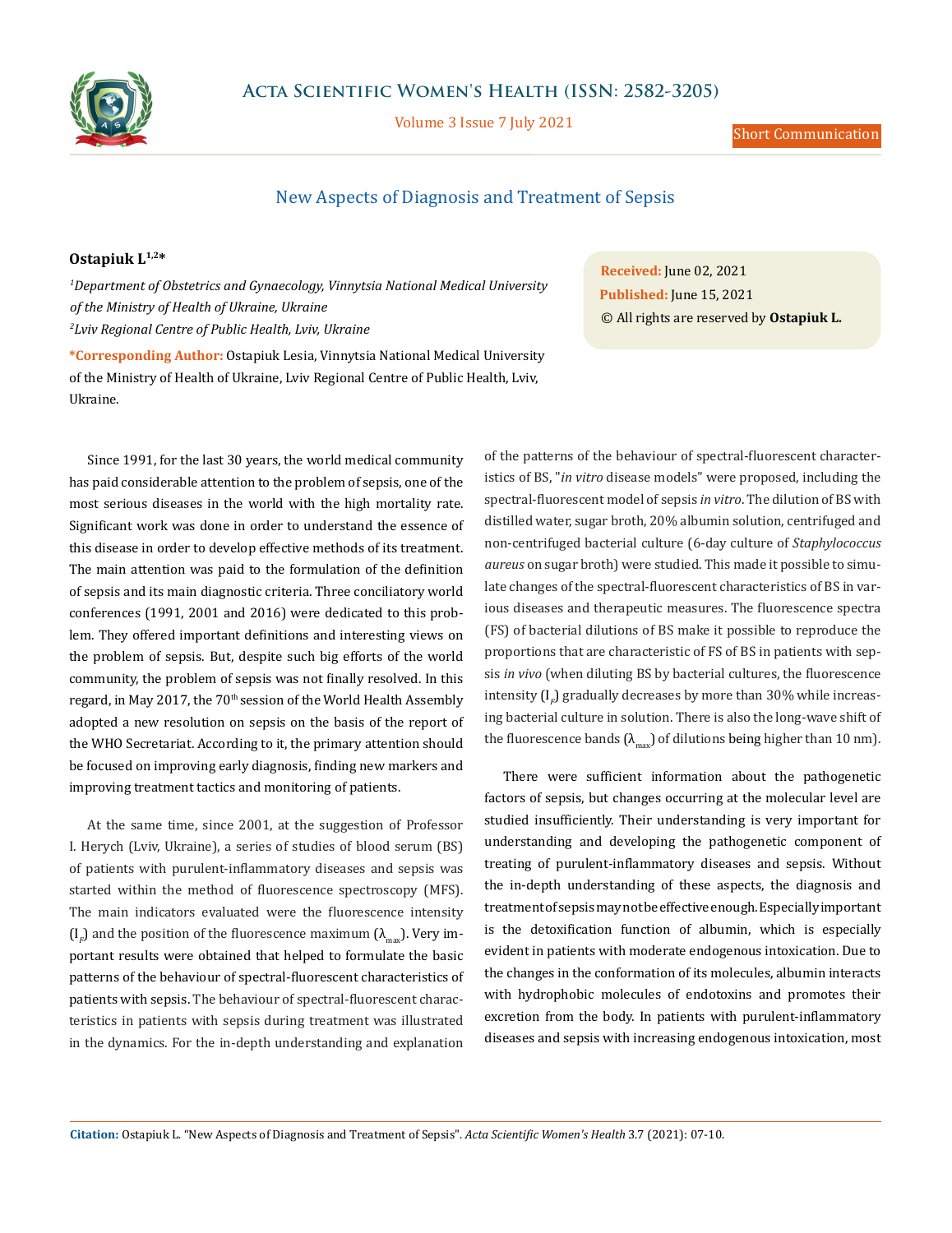of the binding centers of albumin molecules are blocked by the products of bacterial metabolism. Although the total concentration of albumin in the blood of patients may be within normal limits, its actual "effective concentration" is much lower  $[1]$ . This leads to the violation of the basic functions of the body and requires timely implementation of effective treatment measures. In the case of the presence of low concentrations of toxins, albumin molecules are able to perform their detoxifying function. The pathogenetic concept of diagnostic and treatment model of purulent-inflammatory diseases and sepsis is proposed in this article in order to explain the changes that occur in the body in patients with sepsis. At the molecular level, it explains the changes that occur in this disease at the microscopic level. It is based on the fact that albumin molecules have the ability to complex. As a result, there are two types of albumin molecules in their blood: normal (concentration: X) and blocked by toxins: pathological (concentration: 1-X). So, pathological albumin molecules lose the ability to perform their basic functions, namely transport and detoxification.

The new definition of sepsis is to define  $X^*$ , i.e. the maximal minimum value of the concentration of normal albumin molecules in the case of presence of a septic condition. If X is more than  $X^*$ , this ensures the viability of the organism to some extent. In the case if Х is less Х\*, exitus letalis develops.

These changes can be only registered with the help of MFS. After all, when conducting the biochemical blood test to determine the level of protein fractions, including albumin, we cannot separately record the presence of full-fledged or pathological albumin molecules. After all, a normal level of albumin in the blood is not the guarantee that all albumin molecules are normal, not blocked by toxins and can fully perform their basic functions.

Figure 1 and 2 illustrate spectral-fluorescent characteristics of patients with sepsis. The study of the FS of BS of the first patient (Figure 1) was conducted in the dynamics for more than 6 months until complete recovery of the patient. Curve 1 shows clearly the two-peak structure (in the region of 335 nm - barely noticeable "normal peak" and in the region of 380 nm - "septic peak"). The septic peak is associated with pathological albumin molecules and its magnitude is directly proportional to their number. Effective complex therapy led to the significant suppression of bacteremia and redistribution of the intensities of the above-mentioned fluorescent peaks. We were able to simulate the fluorescence curve of 08

the BS of the mentioned patient on 02.01 (curve 1′). The right peak of this curve indicates a marked decrease in the concentration of pathological albumin molecules, and the left - an increase in the concentration of complete albumin in the patient's blood. Only a long process of treatment under the control of MFS led to the gradual suppression of bacteremia and recovery of the patient (Figure 1, curves 2-5). The nature of the spectral-fluorescent characteristics of this patient is consistent with the behaviour of the spectralfluorescent characteristics of the dilution of BS by bacterial culture *in vitro* [1]. When the patient's condition improves, the septic peak disappears, and the intensity of the normal peak increases and approaches the spectral-fluorescent characteristics of healthy individuals in the control group (donors).

Based on the pathogenetic concept of two varieties of albumin molecules in patients with sepsis, we proposed to use along with traditional treatment (surgical, etiotropic-antibiotic therapy, infusion therapy) as the pathogenetic treatment infusion of albumin solution in order to replenish the level of complete albumin in blood of patients with sepsis. This allows to support the vital functions of the patient's body. In case of the presence of the corresponding equipment, it is expedient to carry out the monitoring of the condition of patients by means of MFS. But even in the case of absence of appropriate equipment or the ability to conduct this study infusion of albumin solution will improve significantly the condition of patients, and ensure their recovery.

Figure 2 presents the results of the study of another person with sepsis. Due to the timely hospitalization and early surgical elimination of the source of infection, the progress of the septic process was much lower. Therefore, at the time of hospitalization there was only a significant decrease in the intensity of fluorescent spectra of BS, but the "septic" peak was absent, which was the good prognostic sign. The results of the study of FS of BS of this patient are in good agreement with the results of the *in vitro* studies [1].

Particular attention should be also paid to the urgency of the problem of sepsis for patients with diabetes. About 6% of albumin molecules in the BS of healthy donors are glycosylated. At the same time, 9 - 12% of albumin molecules in patients with diabetes mellitus are glycosylated due to the presence of hyperglycemia. Therefore, patients with diabetes have the tendency to develop purulent-septic processes and their long-term course. It is logical that "sugar-laden albumin" is not able to bind completely and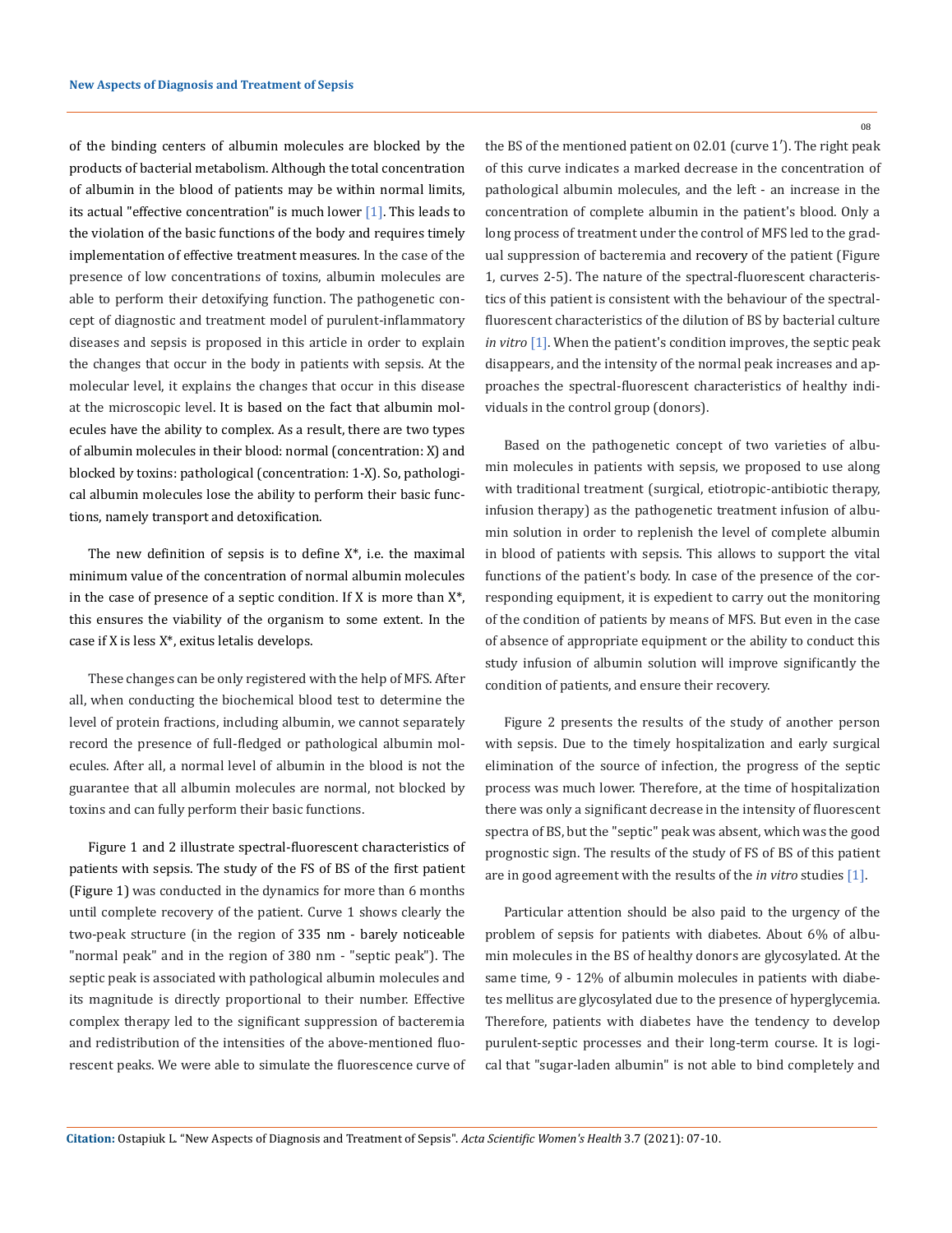

**Figure 1:** Fluorescence spectra of blood serum of patient 1 with sepsis: 1 - 28.12.; 1' - 02.01.; 2 - 04.01.; 3 - 12.02.; 4 - 19.03. 5 - 04.06. and donor of BS (335 nm – "normal peak", 380nm – "septic peak").



**Figure 2:** Fluorescence spectra of blood serum of patient 1 with sepsis: 1 - 3.06.; 2 - 05.06.; 3 - 06.06.; 4 - 07.06.; 5 - 10.06. and donor of BS. λex= 280 nm.

eliminate toxic products from the body, which leads to a deepening of endogenous intoxication. FS of BS of the patient with sepsis and diabetes mellitus was presented in  $[1]$ , This patient died due to the severe septic process.

The problem of sepsis is also relevant in obstetric practice. After all, postpartum purulent-inflammatory diseases are the significant cause of maternal mortality, especially in low-income countries. It is important to monitor the condition of women in the postpartum period, especially with the use of MFS [2], and the timeliness of medical care in the development of postpartum complications. Let us consider this on the example of postpartum endometritis. The postpartum endometritis was diagnosed during MFS monitoring (І  $F_F \leq 0.35$  r.u.). After stabilization of the patient's condition manual vacuum aspiration of the uterine cavity walls, antibiotic therapy, uterotonic therapy, were performed. After applying this treatment, the patient's condition improves, and she recovered.In the case of absence of timely monitoring within the MFS or in the case of its underestimation without MFS, this can lead to the significant deterioration of the patient's condition. The timely correction of the treatment process (manual vacuum aspiration of the walls of the uterine cavity, antibiotic therapy, anti-inflammatory and infusion therapy), including infusion of albumin solution (repeatedly), still gives the chance for their full recovery. At the subsequent postponement of operative treatment development of obstetric sepsis with the unfavorable forecast is expected.

Obtaining the information about the mechanisms of origin and evolution of purulent-inflammatory diseases and sepsis is extremely important for the rapid search for the effective ways to treat them. This is why we have proposed the pathogenetic concept of diagnostic and therapeutic approach for purulent-inflammatory diseases and sepsis. Within the MFS, thorough studies of the spectral-fluorescent characteristics of BS of patients with postpartum purulent-inflammatory diseases, patients with surgical profile and burn injury as well as sepsis were conducted. It is established that the studied characteristics were universal markers of the severity of the patients' condition. At the same time their changes were registered for 24 - 48 hours before emergence of obvious clinical and laboratory signs of the general somatic condition of patients [1,2].

## **Bibliography**

1. [Ostapiuk L. "Diagnostic and Therapeutic Model of Sepsis and](https://doi.org/10.4236/ijcm.2019.1011047)  [Purulent-Inflammatory Diseases".](https://doi.org/10.4236/ijcm.2019.1011047) *International Journal of Clinical Medicine* [10 \(2019\): 577-595.](https://doi.org/10.4236/ijcm.2019.1011047)

**Citation:** Ostapiuk L*.* "New Aspects of Diagnosis and Treatment of Sepsis". *Acta Scientific Women's Health* 3.7 (2021): 07-10.

09